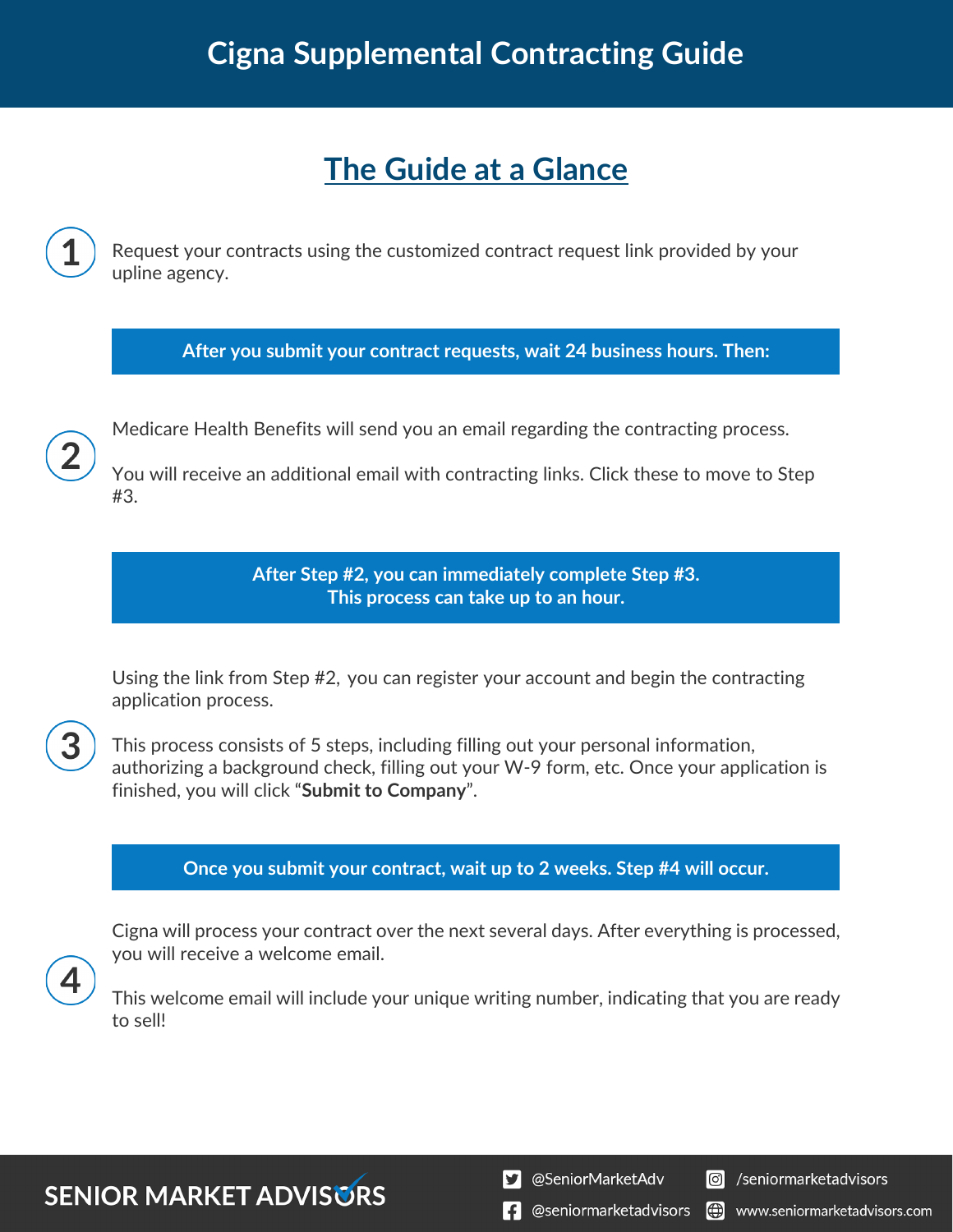Continue reading the following pages for more details on the contracting process.

**After you request to contract through AC.com, you will receive an email from the Medicare Health Benefits Contracting Team with further information on contracting.**

#### **Email Example**

From: "AgentContract.com Contracting" contracting@seniormarketadvisors.com

Hello [Agent Name],

We are reaching out to you in regards to your request to contract with Cigna Supplemental.

You will receive a unique e-contracting link from contracting@medicarehealthbenefits.com within 24-48 hours. Once the link is completed, Medicare Health Benefits will receive notification of completion and will submit the contract to the carrier. You will then receive a welcome email within 5-7 business days.

If you have any questions or concerns, please email us at contracting@medicarehealthbenefits.com.

Thank you for contracting with Medicare Health Benefits.

- Medicare Health Benefits Contracting Team.

You will also begin receiving contracting links specific to you for the carriers that you requested within 24-48 hrs. These links will be coming from a wide variety of email addresses, so please keep an eye out on your email.



### **SENIOR MARKET ADVISURS**

S @SeniorMarketAdv



 $\left| \cdot \right|$  @seniormarketadvisors (.) www.seniormarketadvisors.com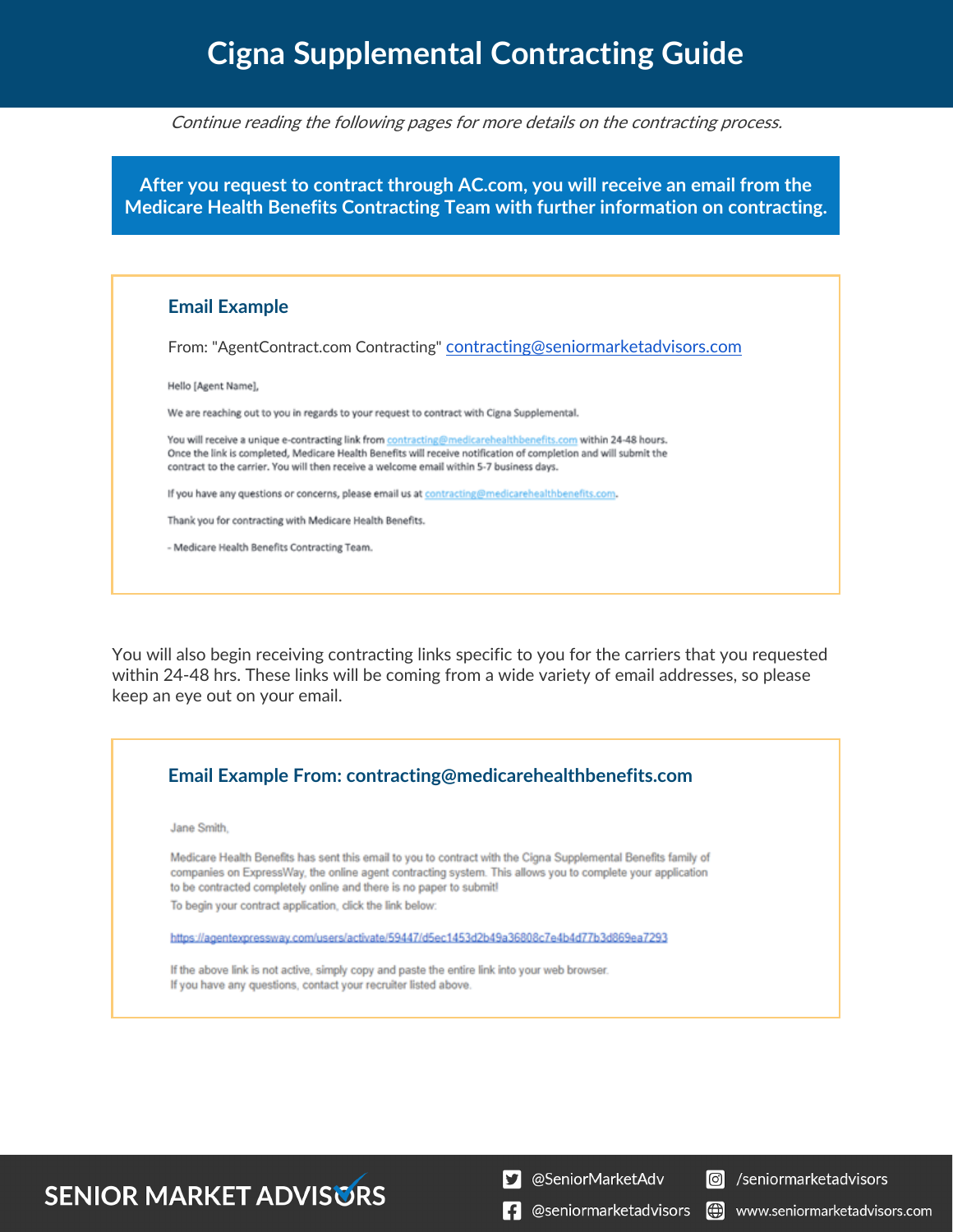Click on the contracting link. Create a password and click "**Submit**".



### **The contracting process consists of 5 parts:**

| <b>Contract Application for Carla Woodward</b><br>Please fill out the information below. You can save your progress at any time using the "Save" button and then return at a later time to finish. |                                      |                                |
|----------------------------------------------------------------------------------------------------------------------------------------------------------------------------------------------------|--------------------------------------|--------------------------------|
| <b>1. PERSONAL</b>                                                                                                                                                                                 | 2. BACKGROUND 3. AUTHORIZATION 4. W9 | 5. INPUT REVIEW & SIGNATURE(S) |
| * indicates a required field                                                                                                                                                                       |                                      |                                |

1. Fill out the entire "Personal Information" screen and then click "**Next**".

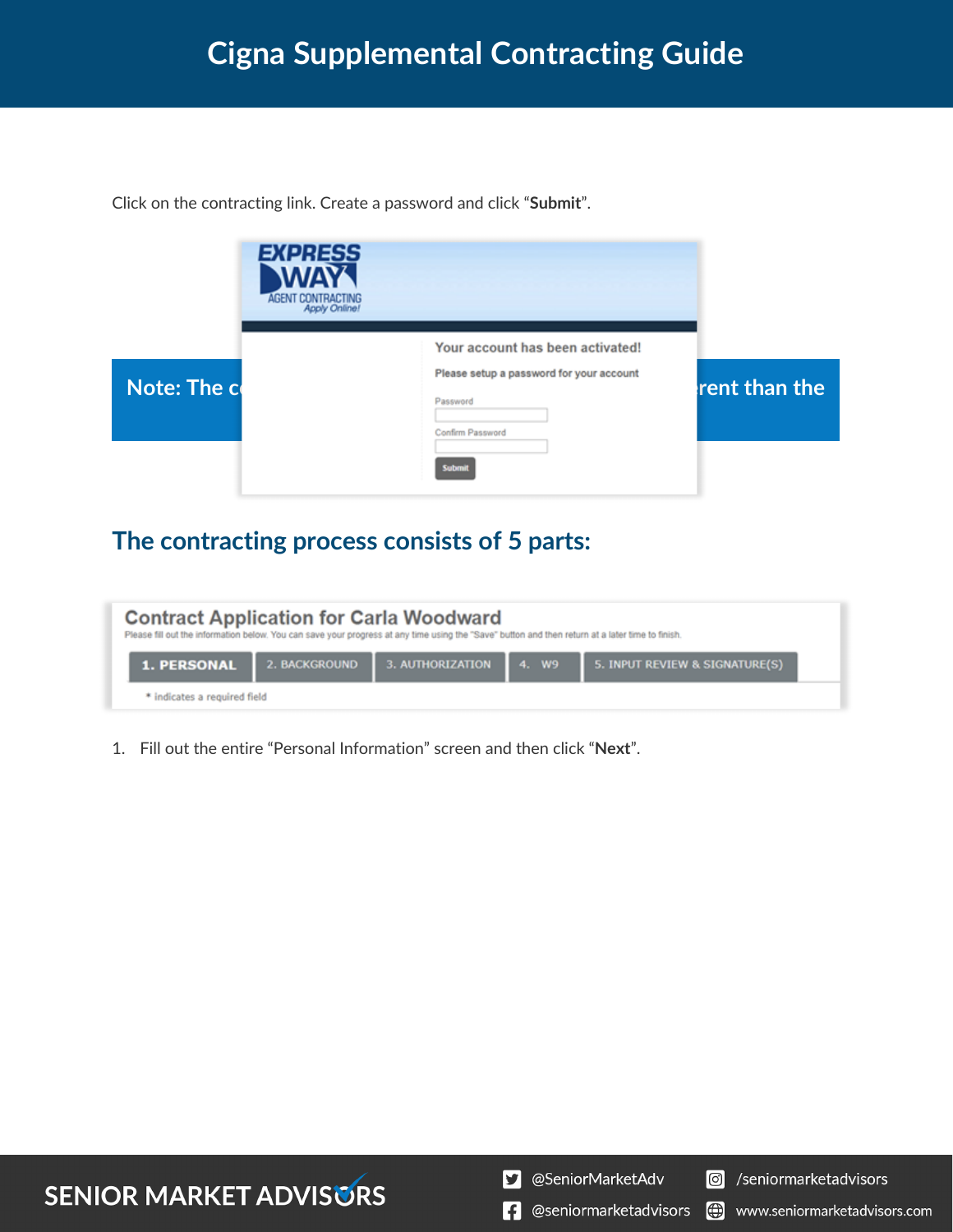2. Complete the Background Information AND Errors and Omissions sections. Then click "**Next**".

| <b>BACKGROUND INFORMATION</b>              |                                                                                                                                                                                                                                                          |       |        |
|--------------------------------------------|----------------------------------------------------------------------------------------------------------------------------------------------------------------------------------------------------------------------------------------------------------|-------|--------|
| Teacher Associates Insurance Company?      | 1. * Are you or have you ever been appointed with Central Reserve Life Insurance Company, Continental General Insurance<br>Company, Loyal American Life Insurance Company, Provident American Life & Health Insurance Company, and/or United             | o Yes | $@$ No |
|                                            | 2. * Are you currently charged with or have you ever pled guilty or no contest to, or been convicted of, any crime (excluding<br>minor traffic offenses and including disclosure of expunged or sealed records?)                                         | O Yes | o No   |
|                                            | 3. * Are you now or have you ever been the subject of any lawsuit, claim, investigation or proceeding alleging breach of trust<br>or fiduciary duty, forgery, fraud, or any other act of dishonesty?                                                     | o Yes | $0$ No |
|                                            | 4. * Have you ever had your agent' s license or registration suspended or revoked, or are you now, or have you ever been the<br>subsect of any professional license/registration or market conduct investigation, claim or proceeding?                   | O Yes | 0.55   |
|                                            | 5. * Have you ever been involuntarily terminated or permitted to resign from employment or from an agent or representative<br>appointment, with any insurance or other financial services company other than for lack of production?                     | O Yes | 0.56   |
|                                            | 6. * Has a bonding, surety or E&O provider denied an application or claim, made payment for you or terminated coverage?                                                                                                                                  | @ Yes | 0.56   |
| you, including delinquent tax obligations? | 7. * Are you delinguent in any personal or business financial obligations, or does any insurance or financial services company<br>hold a claim against you for commission debit balances or are there any outstanding judgments, liens or claims against | O Yes | o No   |
|                                            | 8. * Have you or any business in which you were or are an owner, partner, officer or director, ever filed bankruptcy?                                                                                                                                    | O Yes | o No   |
|                                            |                                                                                                                                                                                                                                                          |       |        |
|                                            |                                                                                                                                                                                                                                                          |       |        |
| <b>ERRORS AND OMISSIONS</b>                |                                                                                                                                                                                                                                                          |       |        |
|                                            | If you have E&O coverage, please provide us with the insurance company name and your policy number in the spaces provided below. If you would like to learn<br>more about our sponsored group E&O insurance program please click the link below.         |       |        |
| E&O Carrier Name:                          | E&O Policy Number:                                                                                                                                                                                                                                       |       |        |
|                                            | You may apply through NAPA online at http://www.napa-benefits.org/cigna.                                                                                                                                                                                 |       |        |
|                                            |                                                                                                                                                                                                                                                          |       |        |
| Previous                                   |                                                                                                                                                                                                                                                          |       |        |

3. Read and sign the "Authorization to Conduct a Background Investigation" section and click "**Next**".

| <b>AUTHORIZATION TO CONDUCT A BACKGROUND INVESTIGATION</b>                                                                                                                                                                                                                                                                                                                                                                                                                                                                                                                                                                                                                                                                                                                                                                      |
|---------------------------------------------------------------------------------------------------------------------------------------------------------------------------------------------------------------------------------------------------------------------------------------------------------------------------------------------------------------------------------------------------------------------------------------------------------------------------------------------------------------------------------------------------------------------------------------------------------------------------------------------------------------------------------------------------------------------------------------------------------------------------------------------------------------------------------|
| For appointment purposes, I hereby authorize the Company to obtain a consumer report and/or investigative consumer report that includes information about my<br>character, general reputation, credit worthiness, and personal traits. I hereby authorize all entities having information about me, including, but not limited to present and<br>former employers, personal references, criminal justice agencies, departments of motor vehicles, schools, licensing agencies, and credit reporting agencies, to release<br>juch information to the Company or any of its affiliates. I agree that an electronic version, fax or photocopy of this authorization and release shall be as valid and<br>binding as an original. I acknowledge receipt of the Fair Credit Reporting Act disclosure form included in this document. |
| For Maine Applicants Only                                                                                                                                                                                                                                                                                                                                                                                                                                                                                                                                                                                                                                                                                                                                                                                                       |
| Upon request, you will be informed whether or not a consumer report was requested, and if such report was requested, the name and address of the consumer reporting<br>spency furnishing the report, You may request and receive from us, within 5 business days of our receipt of your request, the name, address and telephone number of<br>the nearest unit designated to handle inquiries for the consumer reporting agency issuing the investigative report concerning you. You also have the right, under Maine<br>aw, to request and promptly receive all such agencies copies of any reports.                                                                                                                                                                                                                           |
| For Washington Applicants Only                                                                                                                                                                                                                                                                                                                                                                                                                                                                                                                                                                                                                                                                                                                                                                                                  |
| If we request an investigative consumer report, you have the right, upon written request made within a reasonable period of time, to receive from us a complete and<br>scourate disclosure of the nature and scope of the investigation. You have the right to request from the consumer reporting agency a summary of your rights and<br>emedies under state law. The consumer reporting agency which furnished the report is Business Information Group, P.O. Box 541, Southhampton, PA, 18966,<br>Telephone (800) 260-1680. www.bigreport.com.                                                                                                                                                                                                                                                                               |
| For California, Minnesota & Oklahoma Applicants Only                                                                                                                                                                                                                                                                                                                                                                                                                                                                                                                                                                                                                                                                                                                                                                            |
| Information Group, Inc. (B.I.G.), P.O. Box 541 Southhampton, PA, 18966, Telephone (800) 260-1680. www.bigreport.com .If a consumer credit report is obtained, I<br>understand that I am entitled to receive a copy.                                                                                                                                                                                                                                                                                                                                                                                                                                                                                                                                                                                                             |
| <sup>0</sup> I want a copy<br>(initials)                                                                                                                                                                                                                                                                                                                                                                                                                                                                                                                                                                                                                                                                                                                                                                                        |
| C I do not want a copy<br>(initials)                                                                                                                                                                                                                                                                                                                                                                                                                                                                                                                                                                                                                                                                                                                                                                                            |
| If an investigative consumer report and/or consumer report is processed, I understand I am entitled to a copy.                                                                                                                                                                                                                                                                                                                                                                                                                                                                                                                                                                                                                                                                                                                  |
| <sup>0</sup> I want a copy<br>(initials)                                                                                                                                                                                                                                                                                                                                                                                                                                                                                                                                                                                                                                                                                                                                                                                        |
| C I do not want a copy<br>$(nn$ minis)                                                                                                                                                                                                                                                                                                                                                                                                                                                                                                                                                                                                                                                                                                                                                                                          |
|                                                                                                                                                                                                                                                                                                                                                                                                                                                                                                                                                                                                                                                                                                                                                                                                                                 |

4. Fill out the required W9 fields and sign. Then press "**Next**".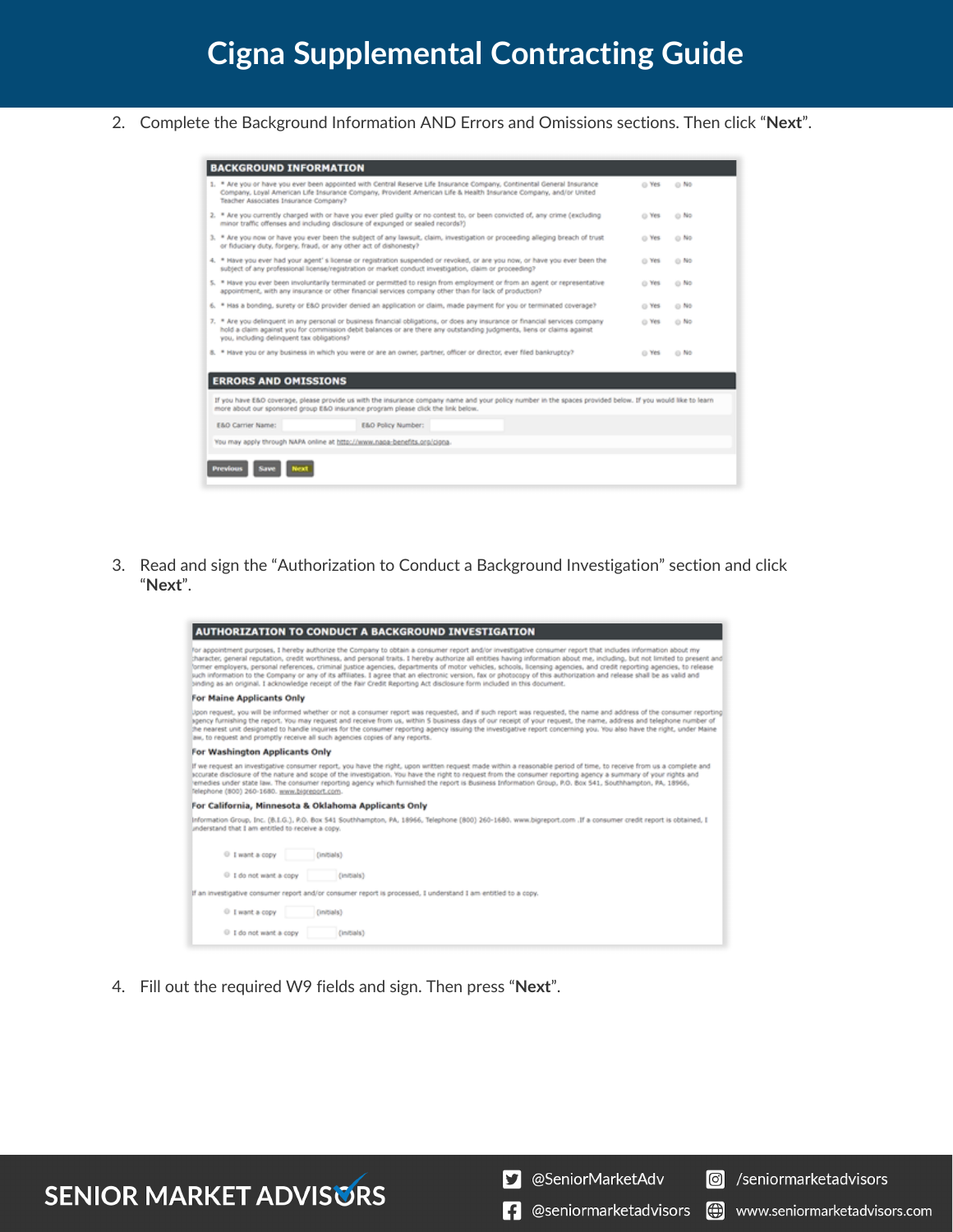| * Name:<br>Carla Woodward<br>(as shown on your income tax return) |                                                                     | <b>Business Name:</b><br>(if different)              |                                 |
|-------------------------------------------------------------------|---------------------------------------------------------------------|------------------------------------------------------|---------------------------------|
| * Type:                                                           | <sup>®</sup> Individual / Sole proprietor<br>Partnership<br>C Other | Corporation<br>$\circ$<br>Limited liability company: | Select the tax classification * |
| * Address:<br>(number, street, and apt. or suite no.)             |                                                                     | * City, state & ZIP:                                 |                                 |
| Account number(s):<br>(optional)                                  |                                                                     | Requestor's name<br>and address:<br>(optional)       | Exempt payee?                   |
| * Social security number:                                         |                                                                     | Employer identification #:<br><b>OR</b>              |                                 |
| Signature of U.S. person<br>Question:                             |                                                                     | Answer:                                              | Date:<br>02/20/2019             |
| <b>Previous</b><br><b>Save</b>                                    | <b>Next</b>                                                         |                                                      |                                 |

5. Click on the links to open each document and click "**Accept**" to agree to the terms.

**Review and verify that all information you have inputted is correct and continue to the Form Acceptance Section.**

| <b>FORM ACCEPTANCE</b>                           |                                                                                                                                    |
|--------------------------------------------------|------------------------------------------------------------------------------------------------------------------------------------|
|                                                  | Please click on the links below to open each document individually and the click "Accept" to agree to the terms contained therein. |
| Fair Credit Reporting: A summary of your rights, | <b>Accept</b>                                                                                                                      |
| Loyal GA Commission Schedule                     | Accept                                                                                                                             |
| CHLIC GA                                         | Accept                                                                                                                             |
| ARLIC GA Commission Schedule                     | <b>Accept</b>                                                                                                                      |
| Associate Agreement 0516                         | Accept                                                                                                                             |
| Associate Agreement 0516                         | Accept                                                                                                                             |
| Associate Agreement 0516                         | Accept                                                                                                                             |

### **SENIOR MARKET ADVISURS**